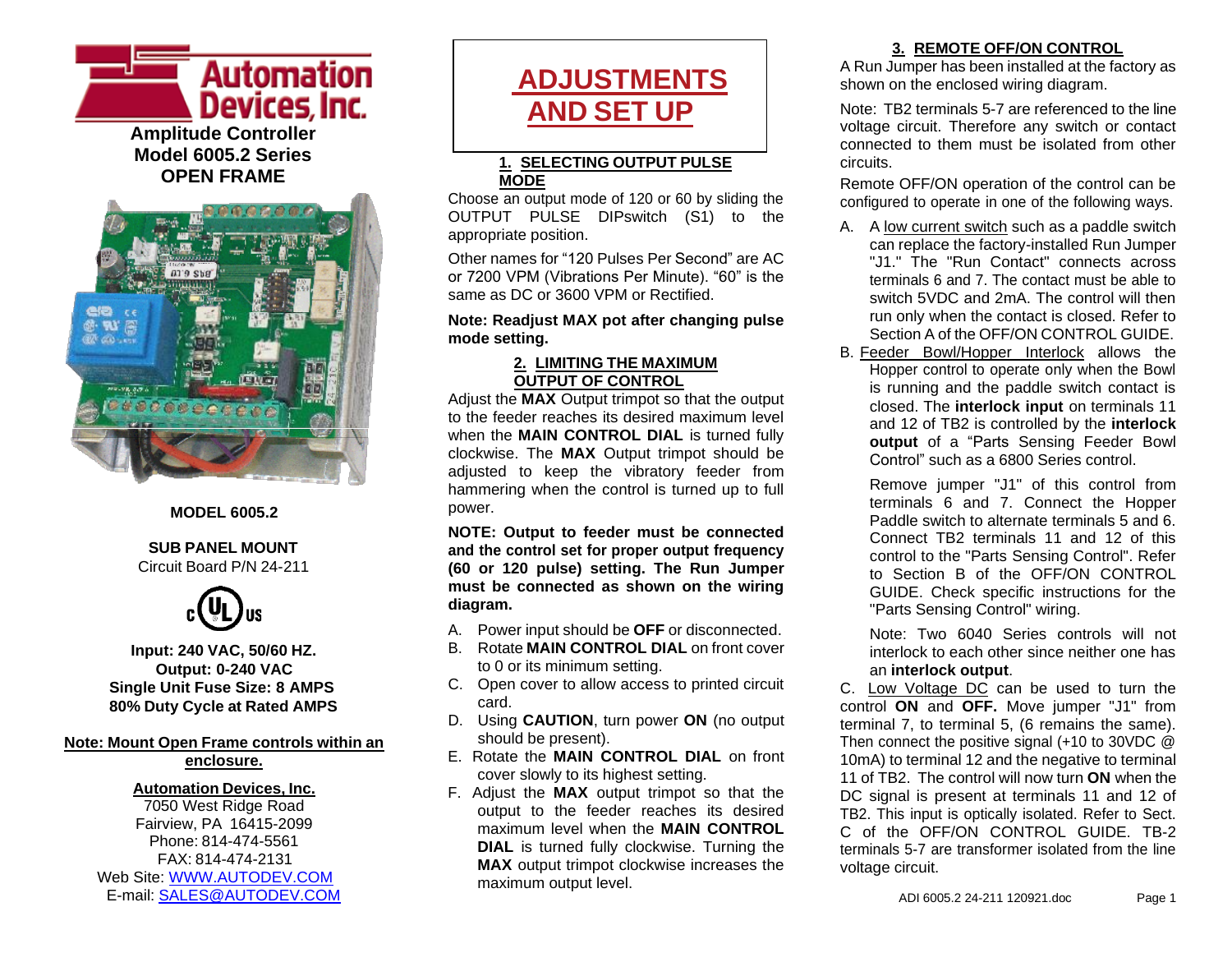#### **4. SETTING THE MINIMUM OUTPUT LEVEL OF CONTROL**

When the vibratory feeder is nearly empty, turn the **MAIN CONTROL DIAL** to "1" and adjust the **MIN** trimpot to just below the slowest speed that provides the proper feed rate. The MIN trimpot also serves as the "low speed" trimpot for 2-speed operation. See "S1 Programming Chart" for feature selection details.

#### **5. MAIN CONTROL DIAL**

The output power is controlled by the **MAIN CONTROL DIAL**. It is a logarithmic-tapered power out curve (non-linear) that spreads the power broadly across the **MAIN CONTROL DIAL** The logarithmic taper power curve helps to give maximum "Fine Control" over the output speed of the vibratory feeder. When very precise adjustment of the **MAIN CONTROL DIAL** is needed, increase the MIN trimpot setting and/or decrease the MAX trimpot setting. For precise scaling at low amplitudes, use the linear POT taper or reduce the Max pot setting. To select a linear pot taper for the Main Control Dial, see the "S1 Programming Chart."

#### **6. SETTING THE SOFT-START**

The start-up rate of the control output can be adjusted to ramp up to the desired output level instead of starting abruptly. Soft-start keeps parts from falling off the tooling, reduces spring shock, and hammering when the control turns ON. Turn the **SOFT** Start trimpot clockwise for the gentlest start (about a 6 sec. ramp up to full output). Turn the trimpot fully counter-clockwise for no soft start.

#### **7. LINE VOLTAGE COMPENSATION**

Fluctuations in the line voltage can cause a feeder bowl to vary its feed rate. The line voltage compensation feature adjusts the control's output to help compensate for fluctuations in the supply voltage. If it becomes necessary to disable this feature, set "Disable LVC" from the S1 programming chart

#### **8. REMOTE SPEED CONTROL**

Remote control of the power level can be accomplished by the following methods:

A. 4-20mA signal from a PLC can be used to remotely vary the output of the control instead of the Main Control Dial. The 4-20mA input is automatically in control whenever a 4-20mA signal is applied to the control (terminals TB2-8 & 9). The Main Control

dial setting is ignored whenever there is a 4- 20mA signal. The 4-20mA input is transformer isolated from the power line. In an environment with high electrical noise, use a shielded cable for the 4-20mA signal. The "S1 Programming Chart" shows how change to 0-20mA speed control instead of the default of 4-20mA.

B. A 0-5VDC Analog input signal may be applied in place of the Main Control Dial at H1. The 0- 5VDC input is transformer isolated from the power line.

#### **9. SUPPLEMENTARY FEATURES**

Special supplementary software features can be enabled on the 24-210/24-211 circuit boards The features include: *linear pot taper*, *0-20mA control*, e*mpty bowl timer*, *low pulse rates,* and *two speed pots*. See the S1 Switch Programming Chart. Contact the manufacturer for more information.

#### **10. STATUS LEDs**

When any of the inputs are active, the associated LED will turn ON. When the RUN input conditions are met, the RUN LED will turn ON. See section 3 and the wiring diagram's ON/OFF Control Guide for more information on how to satisfy the RUN conditions.

#### **WARNING:**

**Fuses should be replaced with a Bussman ABC or Littelfuse 3AB "Fast Acting" type or equivalent of manufacturer's original value.**

**Mounting this control directly to a vibrating device will void the warranty.**

#### **TROUBLESHOOTING**

Basic Procedure – To ascertain whether the problem lies in the controller, take the following steps:

- A. Check for good fuses. Disconnect the input power and tighten the screw terminals.
- B. For the control output to be on: Make sure that the proper input power is present. The **MAIN CONTROL DIAL** must be turned up or if the 4-20mA input is used, it must have over 5mA. Either the DIRECT LED must be lit or both the INTERLOCK and EXT VOLTS LEDs must be lit. Anytime the output is turned on, the RUN LED will be ON. To light the DIRECT LED, a Run Jumper must be connected at

TB2-6 & TB2-7. To light the INTERLOCK LED, a Run Jumper must connect TB2-5 to TB2-6. To illuminate the EXT VOLTS LED, a 10-30 VDC signal has to be present at TB2-11 & 12. See the section titled "**Remote OFF/ON control**" for more information.

- C. Connect an AC voltmeter across the LOAD terminals (with the LOAD connected) and vary the **MAIN CONTROL DIAL** from minimum to maximum. In 120 pulse mode, the output should vary from approximately 30% to 98% of the input voltage depending on the setting of the **MIN** and **MAX** trimpots. In 60 pulse mode the output should vary from 20% to around 85% of the input voltage.
- D. On new installations: If the Feeder only hums but it doesn't feed any parts, try changing the **60/120** DIP switch (S1) to the opposite position.

When neither a humming sound nor any vibration can be detected in the vibratory feeder, the problem may be in the controller.

| <b>S1 Programming Chart</b> |                            |     |                 |  |  |
|-----------------------------|----------------------------|-----|-----------------|--|--|
| <b>Program Description</b>  | <b>S1 Switch Positions</b> |     |                 |  |  |
|                             | SW <sub>3</sub>            | SW4 | SW <sub>5</sub> |  |  |
| <b>Standard Program</b>     |                            |     |                 |  |  |
| <b>Linear Pot Taper</b>     |                            |     | 0               |  |  |
| 0-20mA option               |                            |     |                 |  |  |
| <b>Empty Bowl Timer</b>     |                            |     | 0               |  |  |
| Disable LVC                 |                            |     |                 |  |  |
| 2-Speed Operation           |                            | 0   |                 |  |  |
| 30/40 Pulse Operation       |                            |     |                 |  |  |
| Low Voltage at "1"          |                            |     |                 |  |  |